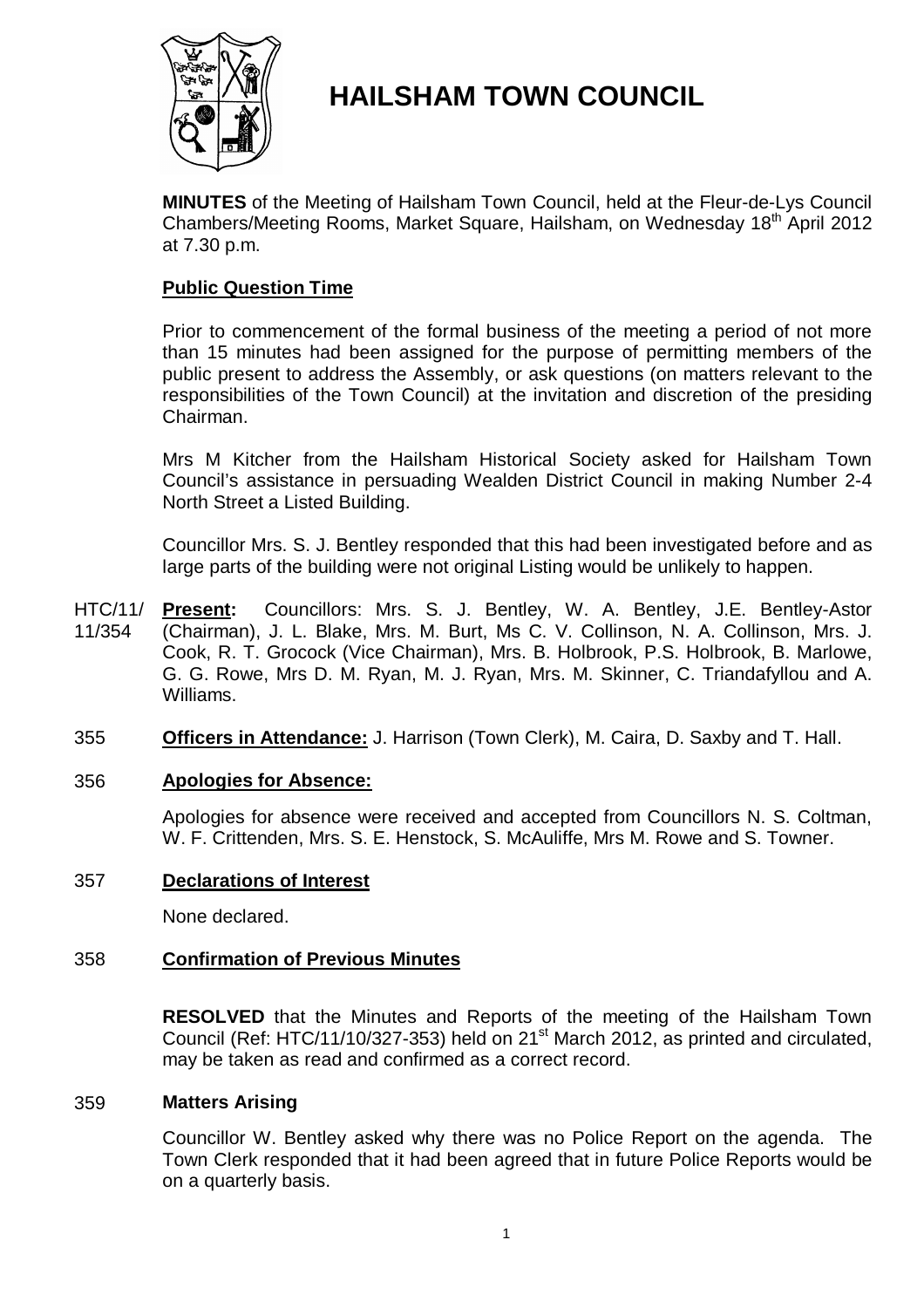## 360 **Committee and Panel Reports**

**RESOLVED**, after consideration in accordance with Standing Order 18(e), to receive the following reports of Committees, to approve and adopt the recommendations contained therein and the actions taken as reported therein**.**

A. Hailsham in Bloom Committee (Meeting held on 26 March 2012)

- B. Planning & Development Committee (Meeting held on 3<sup>rd</sup> April 2012
- C. Business Development Committee (Meeting held on 12<sup>th</sup> April 2012)

Planning & Development Committee  $-3<sup>rd</sup>$  April 2012

361 Minute 237 – ESCC Planning Applications – WD/633/CH Ripley & Co, Apex Way

> Councillor Mrs. S. J. Bentley had queried whether H. Ripley & Co would be providing £5,000 funding to Hailsham Town Council for an ecological mitigation. Officers were asked to investigate.

- No change to the minute.

Business Development Committee  $-12<sup>th</sup>$  April 2012

362 Minute 46 – Stakeholder Involvement and Consultation

> Councillor Mrs. S. J. Bentley said that a meeting had been held with doctors, practitioners and members of the outgoing Primary Care Trust on 17<sup>th</sup> April 2012. All surgeries had been represented and it had been a productive meeting. They were keen to work with the Town Council and would be willing to attend the Annual Town Meeting on 8<sup>th</sup> May 2012.

- No change to the minute.

### 363 **Youth Café – Quarterly Report**

**RESOLVED** to note the report prepared by the Youth Coordinator, Andy Joyes as circulated with the agenda, and as Appendix HTC/11/11/363A to these minutes.

### **Youth Mayor**

- 364.1 The Town Clerk introduced this agenda item and discussion ensued.
- 364.2 **RESOLVED** to approve the arrangements for the election of a Youth Mayor for Hailsham for the coming Council year, as set out in officer's report circulated with the agenda, and as Appendix HTC/11/11/364A to these minutes.

### **"Silver Surfers" Event**

- 365.1 Councillor W. A. Bentley declared a personal interest as he is the portfolio holder for Adult Social Care at East Sussex County Council.
- 365.2 **RESOLVED** to approve the proposal to organise a "Silver Surfers" event in collaboration with the Youth Café, Wealden Senior Citizen's Partnership and Hailsham Community College, as set out in the officer's report circulated with the agenda, and as Appendix HTC/11/11/365A to these minutes.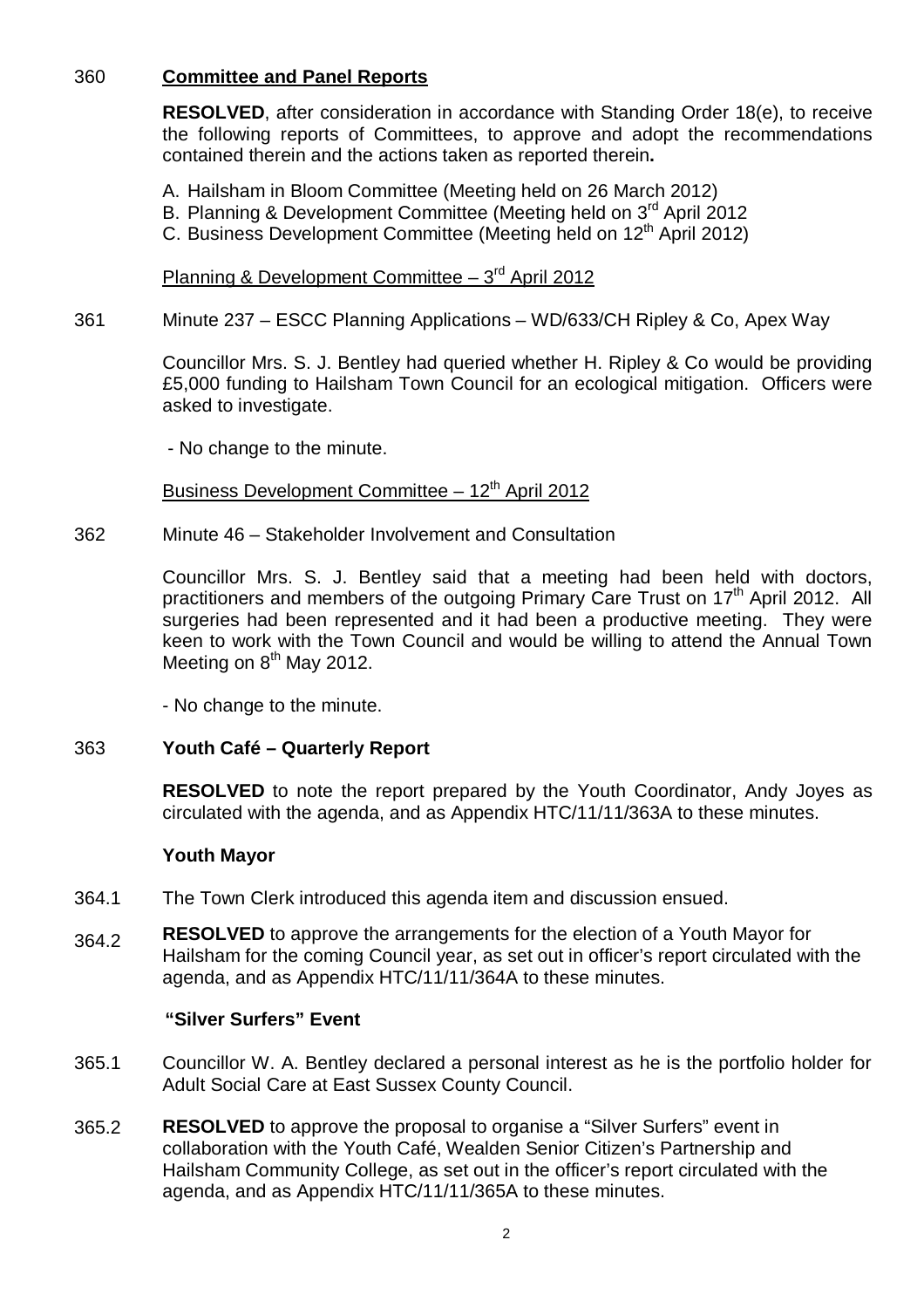### **Internal Auditor**

- 366.1 The Town Clerk stated that he had been advised that it was not the practice to change the Internal Auditor as frequently as previously reported, and as he and the Finance Officer were new to their respective posts he proposed retaining the services of the current Internal Auditor for one more year.
- 366.2 **RESOLVED** to retain the services of Mr. J. Roberts as Internal Auditor to Hailsham Town Council for the 2012/13 year.

#### 367 **Annual Report**

RESOLVED to approve the production of the Town Council's Annual Report as proposed in the officer's report as circulated with agenda, and as Appendix HTC/11/11/367A to these minutes.

#### 368 **Cricket Club Report**

**RESOLVED** that Hailsham Town Council as land owner has no objections to Hailsham Cricket Club erecting a second sign to Western Road Recreation Ground as outlined in the officer's report as circulated with agenda, and as Appendix HTC/11/11/368A to these minutes.

#### **4 Market Square**

- 369.1 The Town Clerk introduced this agenda item and discussion ensued.
- 369.2 **RESOLVED** to offer 4 Market Square for rent as a commercial property and to delegate the matter to the Town Clerk to achieve the best possible annual rent at no lower than the outgoing tenant.

### **Councillors' Questions/Information Forum**

370 Hailsham Town Football Club

> Councillor Blake said that Hailsham Town Football Club were on the verge of promotion to Division one of the Sussex County League. If successful, it was agreed that the Chairman write to the club offering the Council's congratulations.

#### 371 Mayoral Chain

The Chairman stated that the Mayoral chain had been mended and the Queen's Diamond Jubilee badge had been added.

#### 372 Queen's Diamond Jubilee Garden

The Chairman thanked Councillor Grocock and the Council's outdoor team for the work they had done on the Queen Diamond Jubilee Garden.

#### 373 Code of Conduct

The Town Clerk reported that the current Code of Conduct would end on 1<sup>st</sup> July 2012. Wealden District Council would be developing their own Code of Conduct